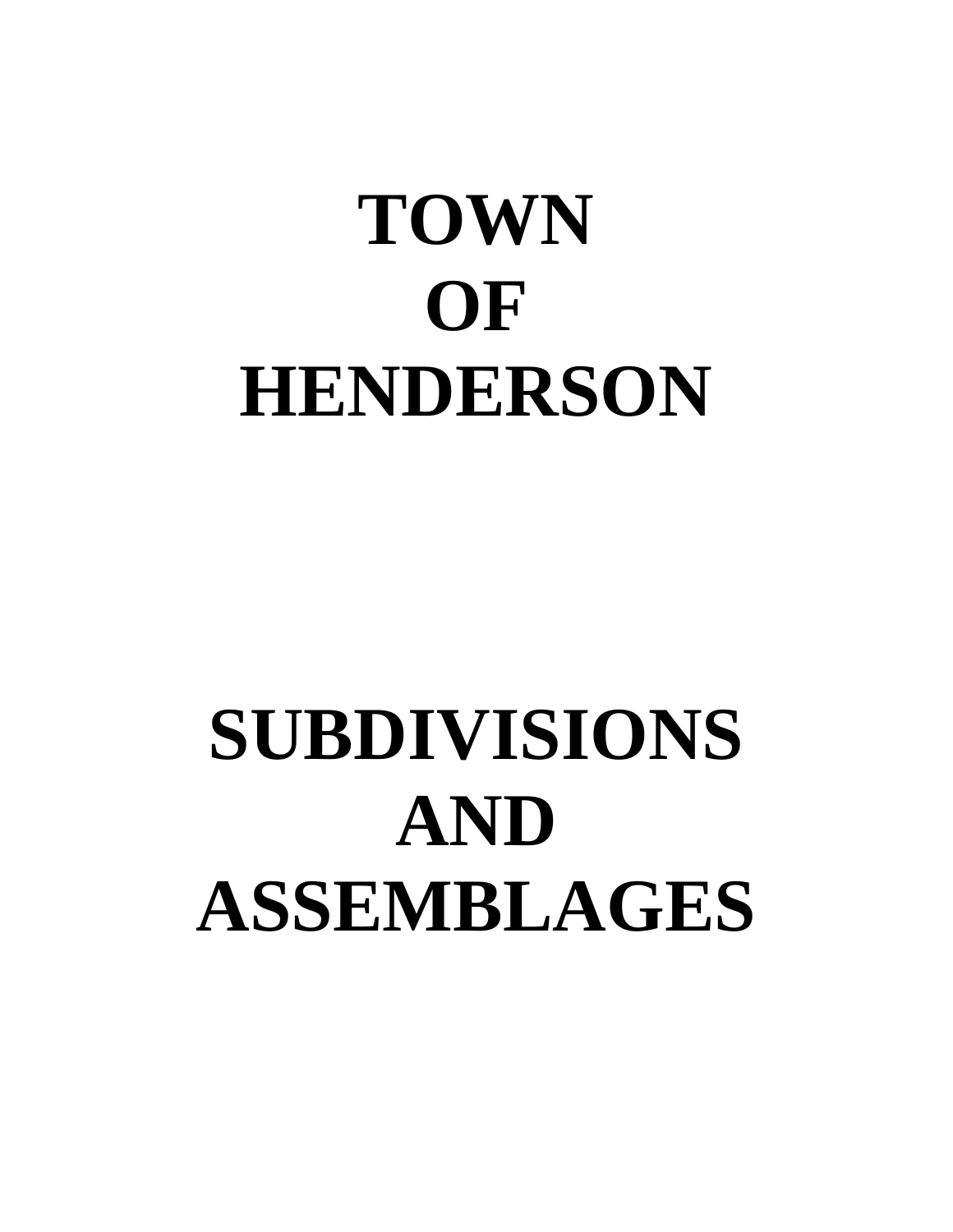#### Chapter 135

### SUBDIVISION OF LAND

# ARTICLE I

#### General Provisions

- § 135-1. Authorization of Planning Board.
- § 135-2. Title.
- § 135-3. Purpose.
- § 135-4. Applicability.
- § 135-5. Administration.
- § 135-6. Waiver.
- § 135-7. Fees.

#### ARTICLE II Terminology

§ 135-8. Definitions.

#### ARTICLE III

### Review Procedure

- § 135-9. Duties of Subdivision Inspector; processing of major and minor subdivisions.
- § 135-10. Preapplication procedure.
- § 135-11. Sketch plan conference.
- § 135-12. Preliminary plat
- §135-13. Final plat.

## ARTICLE IV

## Documents to be Submitted

- § 135-14. Information required for all plat submissions.
- § 135-15. Required information for minor subdivisions.
- § 135-16. Preliminary plat for major subdivision.
- § 135-17. Final plat for major subdivision.
- § 135-18. Waiver of submission requirements.

#### ARTICLE V

Design Standards and Required Improvements

- § 135-19. Road design standards. §135-20. Sidewalks. §135-21. Utilities. § 135-22. Water supply. § 135-23. Sewage disposal. §135-24. Lots.
- § 135-25. Unique and natural features.
- § 135-26. Public open spaces and sites.
- § 135-27. Unsuitable land for subdivision

#### ARTICLE VI

#### Installation of Improvements

- § 135-28 Installation guaranty.
- § 135-29. Maintenance guaranty.
- §135-30. Conditions.
- § 135-31. Extension of time.
- § 135-32. Agreement; schedule of improvements.
- § 135-33. Modification of requirements.
- § 135-34. Inspections.
- § 135-35. Acceptance of roads and facilities.

#### ARTICLE VII

#### Miscellaneous Provisions

- § 135-36. Penalties for offenses.
- § 135-37. Certification and filing with county.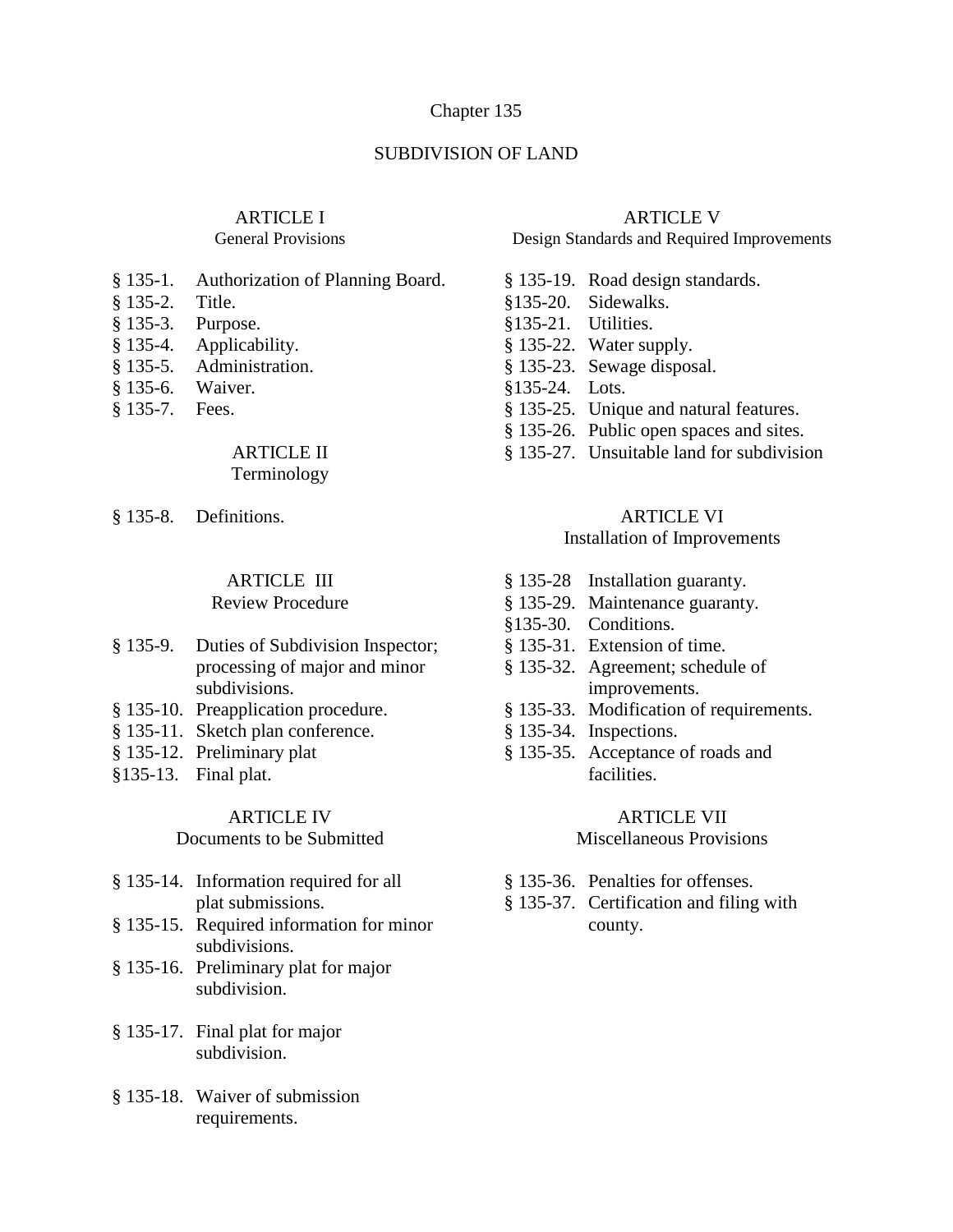.

#### § 135-1 HENDERSON CODE § 135-5

[HISTORY: Adopted by the Town Board of the Town of Henderson 5-3-1989 by L.L. No. 2-1989. Amendments noted where applicable.]

\_\_\_\_\_\_\_\_\_\_\_\_\_\_\_\_\_\_\_\_\_\_\_\_\_\_\_\_\_\_\_\_\_\_\_\_\_\_\_\_\_\_\_\_\_\_\_\_\_\_\_\_\_\_\_\_\_\_\_\_\_\_\_\_\_\_\_\_\_\_\_\_\_

#### GENERAL REFERENCES

Fire prevention and building construction — See Ch. 90. Zoning — See Ch. 150.

#### ARTICLE I **General Provisions**

#### **§ 135-1. Authorization of Planning Board.**

Pursuant to the authority granted to the town in § 10 of the Municipal Home Rule Law and §§ 276, 277 and 278 of the Town Law, the Town Board of the Town of Henderson authorizes and empowers the Planning Board of the Town of Henderson to approve plats within that part of the Town of Henderson outside the limits of any incorporated city or village and to pass and approve the development of plats already filed in the office of the Clerk of Jefferson County if such plats are entirely or partially undeveloped, and the Planning Board is authorized and empowered to approve or disapprove:

- A. Changes in the lines of existing streets, highways or public areas shown on subdivision plats or maps filed in the office of the Clerk of Jefferson County.
- B. The laying out, closing off or abandonment of streets, highways or public areas under the provisions of the Town and Highway Laws within that part of the Town of Henderson outside the limits of any incorporated city or village.

#### **§ 135-2. Title.**

This chapter shall be known as the "Subdivision Control Law of the Town of Henderson."

#### **§ 135-3. Purpose.**

The purpose of this chapter is to provide for orderly efficient growth within the community and to afford adequate facilities for the transportation, housing, comfort, convenience, safety, health and welfare of its population. This chapter shall supersede all previous enactments of laws and amendments pertaining to subdivision control in the Town of Henderson.

#### **§ 135-4. Applicability.**

No subdivision or portion thereof shall be sold, offered for sale, leased, rented or otherwise disposed of by any corporation, company or person until a plan or map of such subdivision shall be submitted to the Planning Board for approval, and either approved or deemed approved by failure of the Planning Board to render a decision within the time specified in § 135-13. Further, no such transaction shall take place until such approved plat has been duly filed in the office of the County Clerk.

#### **§ 135-5. Administration.**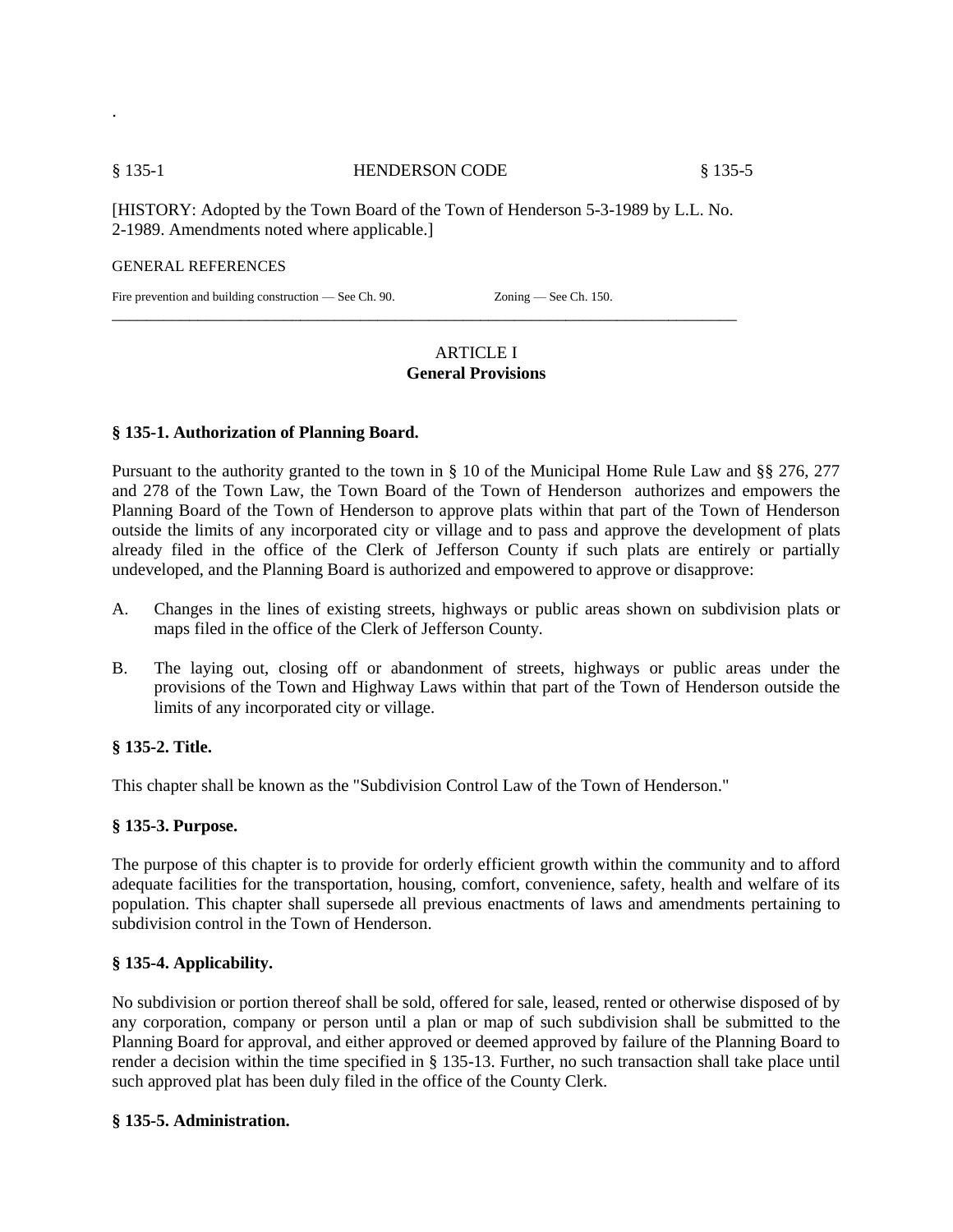This chapter shall be administered by the Planning Board and the Subdivision Inspector, as defined herein.

#### **§ 135-6. Waiver.**

The Planning Board may waive requirements and standards contained in Articles V and VI of this chapter when, in their opinion, due to the special circumstances of a particular plat or plats, they are not essential to the public's health, safety and general welfare.

#### **§ 135-7. Fees. [Amended 2-5-1992 by L.L. No. 1-1992]**

- A. All applicants for any plat approval under this chapter are required to pay a fee to cover the administrative expenses of the town unless otherwise exempted in this chapter. Failure to pay such a fee shall be deemed a violation of this chapter.
- B. All applications for any plat approval shall be accompanied by a cash deposit, certified check or surety bond payable to the Town of Henderson in an amount determined by:
	- (1) Supervisor for all applications requiring the Town Board's approval or other action.
	- (2) Chairman of the Planning Board, for all applications requiring the Planning Board's approval or other action.
	- (3) Chairman of the Zoning Board of Appeals for all applications requiring such Board's approval or decision.
- C. The Supervisor, Chairman of the Planning Board or Chairman of the Zoning Board of Appeals, as the case may be, shall if necessary obtain estimated expenses from the Town Engineer, Town Attorney and Town Clerk prior to setting the amount of the cash deposit, certified check or surety bond required of each applicant.
- D. The Supervisor, Chairman of the Planning Board or Chairman of the Zoning Board of Appeals, as the case may be, may require additional security for the town's administrative expense, in accordance with the provisions of this section, in the event that the town's potential liability for such expense exceeds the initial amount deposited.
- E. Upon completion of the latter of: final approval, approval with modifications or rejection of any application or approval; or final approval of any and all completed improvements and submission of all final bills to the town for its administrative expenses incurred as a result of the applicant's proposed plan, all unused funds or proceeds from a surety bond shall be refunded to the applicant.

#### ARTICLE II **Terminology**

#### **§ 135-8. Definitions.**

For the purpose of this chapter words and terms used herein are defined as follows:

**ADMINISTRATIVE EXPENSES**: All actual expenses and liabilities incurred by the town or any of its officers or agencies in processing and reviewing applications or appeals hereunder and ensuring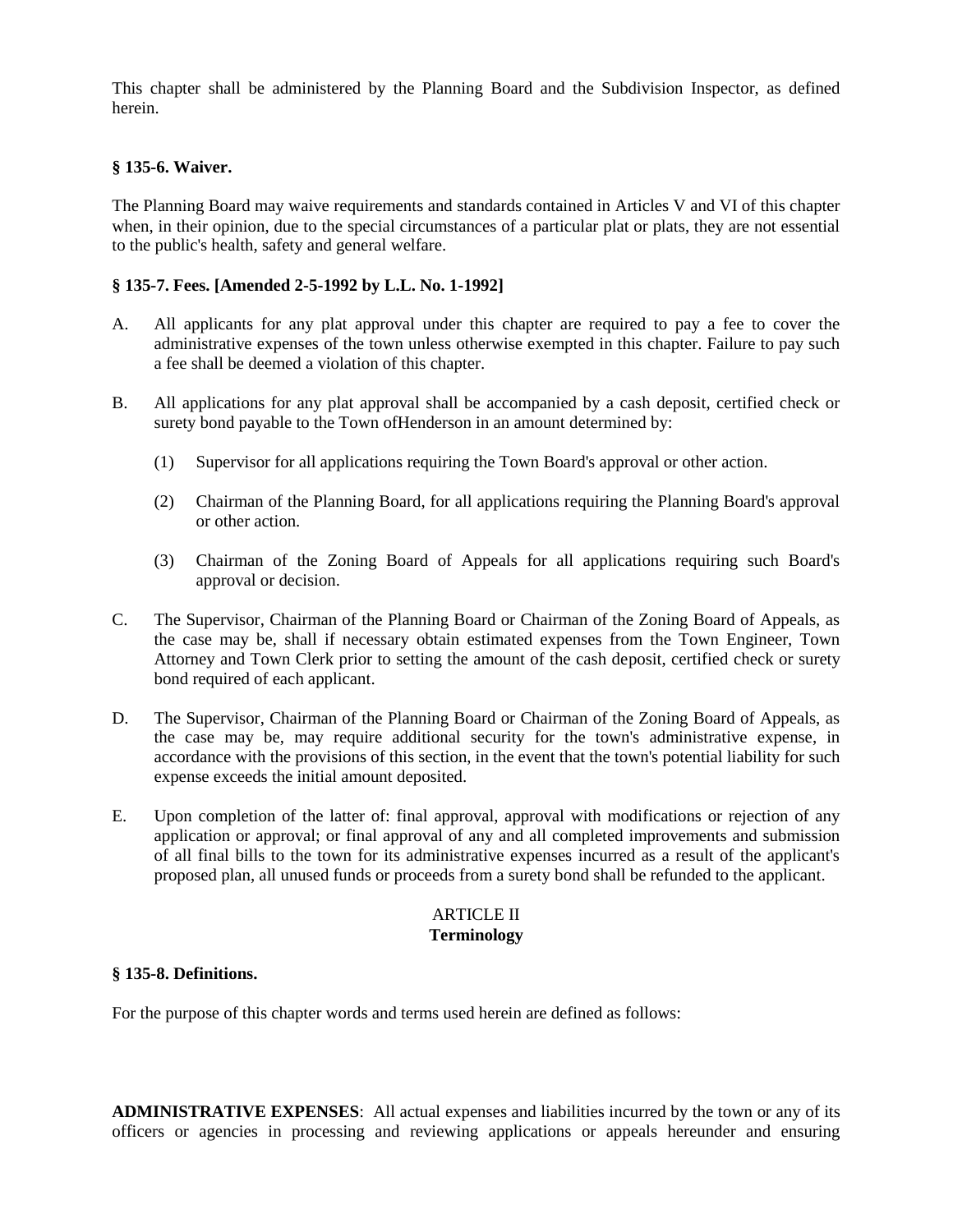compliance with this chapter and all other applicable laws or regulations, including but not limited to engineering fees and disbursements, legal fees and disbursements, publication expenses, actual charges, administrative expenses and any other actual expenditures incurred or accrued by the town. **[Added 2-5- 1992 by L.L. No. 1-1992]**

**ASSEMBLAGE**: The combination of two or more parcels of land to create one lot, block or site. The term "subdivision" shall include assemblage.

**FINAL PLAT:** A drawing in final form, certified by a licensed professional engineer or land surveyor, showing a proposed subdivision containing all information or detail required by law and by this chapter to be presented to the Planning Board for approval and which, if approved, may be duly filed or recorded by the applicant in the office of the County Clerk.

**GENERAL PLAN:** A comprehensive or master plan for the development of the town, developed by the Planning Board and approved by the Town Board.

**JOINT SUBDIVISION/ASSEMBLAGE:** The simultaneous division of one lot and the combination of one or more such subdivided parcels with one or more lots contiguous with the subdivided parcels. A single plat showing such simultaneous division and assemblage shall be sufficient for the purposes of this chapter, provided that all of the property owners engaged in the joint subdivision are party to the plat submission.

**LANDLOCKED LOT:** A lot created by subdivision which does not have proper access according to Town Law § 280-a.

**OFFICIAL SUBMISSION DATE** — The date that all required information (as set forth in Article IV, herein) and fees for a preliminary or final plat are received by, presented to or otherwise examined by the Planning Board at an official meeting thereof. Materials presented at a sketch plan conference shall not be considered an official submission unless so decided by the Planning Board.

**PLANNING BOARD**: The Henderson Town Planning Board.

**PRELIMINARY PLAT:** A drawing or drawings clearly marked "preliminary plat" showing the layout of a proposed subdivision, submitted to the Planning Board for approval prior to submission of the plat in final form and of sufficient detail to apprise the Planning Board of the layout of the proposed subdivision.

**ROAD, MAJOR**: A road intended to serve heavy flows of traffic from minor roads or as a business road providing access to business properties.

**ROAD, MINOR**: A road intended to serve primarily as an access to abutting residential properties.

**SKETCH PLAN:** A sketch of a proposed subdivision to enable the subdivider to save time and expense in reaching general agreement with the Planning Board as to the form of the layout and objectives of this chapter.

**SUBDIVISION**: The division of any parcel of land into two or more lots, blocks or sites. The term "subdivision" shall include assemblage.

**SUBDIVISION INSPECTOR**: Any person appointed, designated or otherwise retained by the Town Board to carry out the functions assigned to such person according to this chapter.

**SUBDIVISION, MAJOR:** A subdivision which in the judgment of the Planning Board is sufficiently complex as to require both a preliminary plat submission, as well as a final plat submission.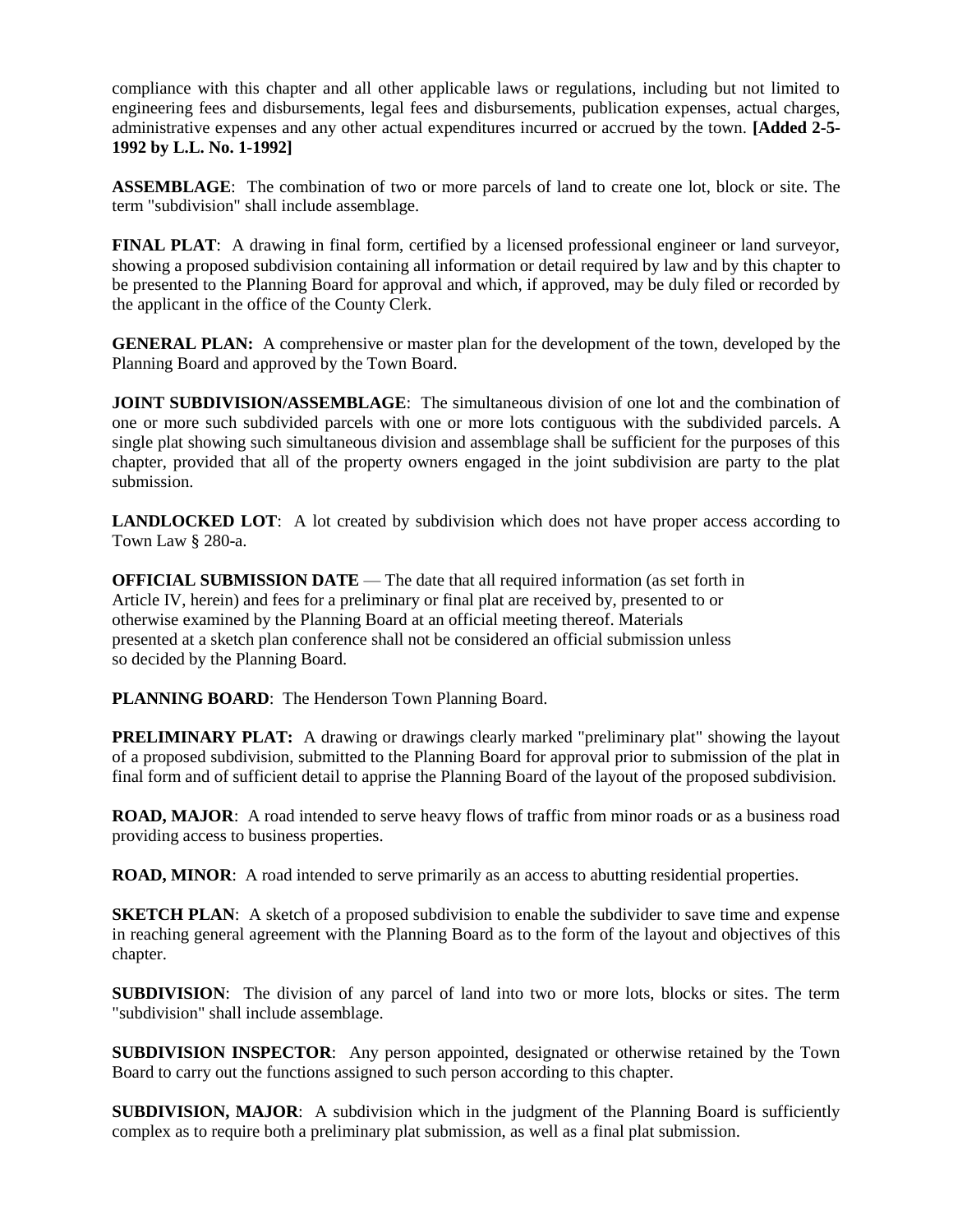**SUBDIVISION, MINOR:** A subdivision which in the judgment of the Planning Board is sufficiently uncomplicated that only a final plat submission is required.

**UNDEVELOPED PLAT**: Those plats where 20% or more of the lots within the plat are unimproved unless existing conditions, such as poor drainage, have prevented their development.1

#### ARTICLE III **Review Procedure**

#### **§ 135-9. Duties of Subdivision Inspector; processing of major and minor subdivisions.**

- A. Duties of the Subdivision Inspector. The Subdivision Inspector shall:
	- (1) Be responsible to the Planning Board.
	- (2) Provide general information to subdividers regarding the requirements of this chapter, including advice regarding contact with other governmental agencies.
	- (3) Facilitate the process of plat submission.
		- (a) Check applications for completeness.
		- (b) Recommend to the Planning Board whether the submission should be reviewed as a major or minor subdivision.
		- (c) Assist the Planning Board in scheduling public hearings and plat reviews.
	- (4) Serve as Clerk of the Planning Board and serve as liaison officer with the County Clerk, Zoning Enforcement Officer, Town Board and such other agencies as may seem appropriate.
	- (5) Follow the progress of plat submissions from preliminary review through final disposition, including keeping records of dates of submission and dates of filing of plats with the County Clerk.
	- (6) Issue notices of noncompliance with this chapter to subdividers with appropriate notification of town agencies of such noncompliance.
	- (7) Have such other duties as the Planning Board or the Town Board shall deem appropriate.
- B. Minor subdivisions shall be processed in the following stages:
	- (1) Sketch plan conference with Subdivision Inspector (optional).
	- (2) Final plat submission.
	- (3) Public hearing.
	- (4) Planning Board renders decision on final plat.
	- (5) Filing of approved plat by subdivider with County Clerk.
- C. Major subdivisions shall be processed in the following stages: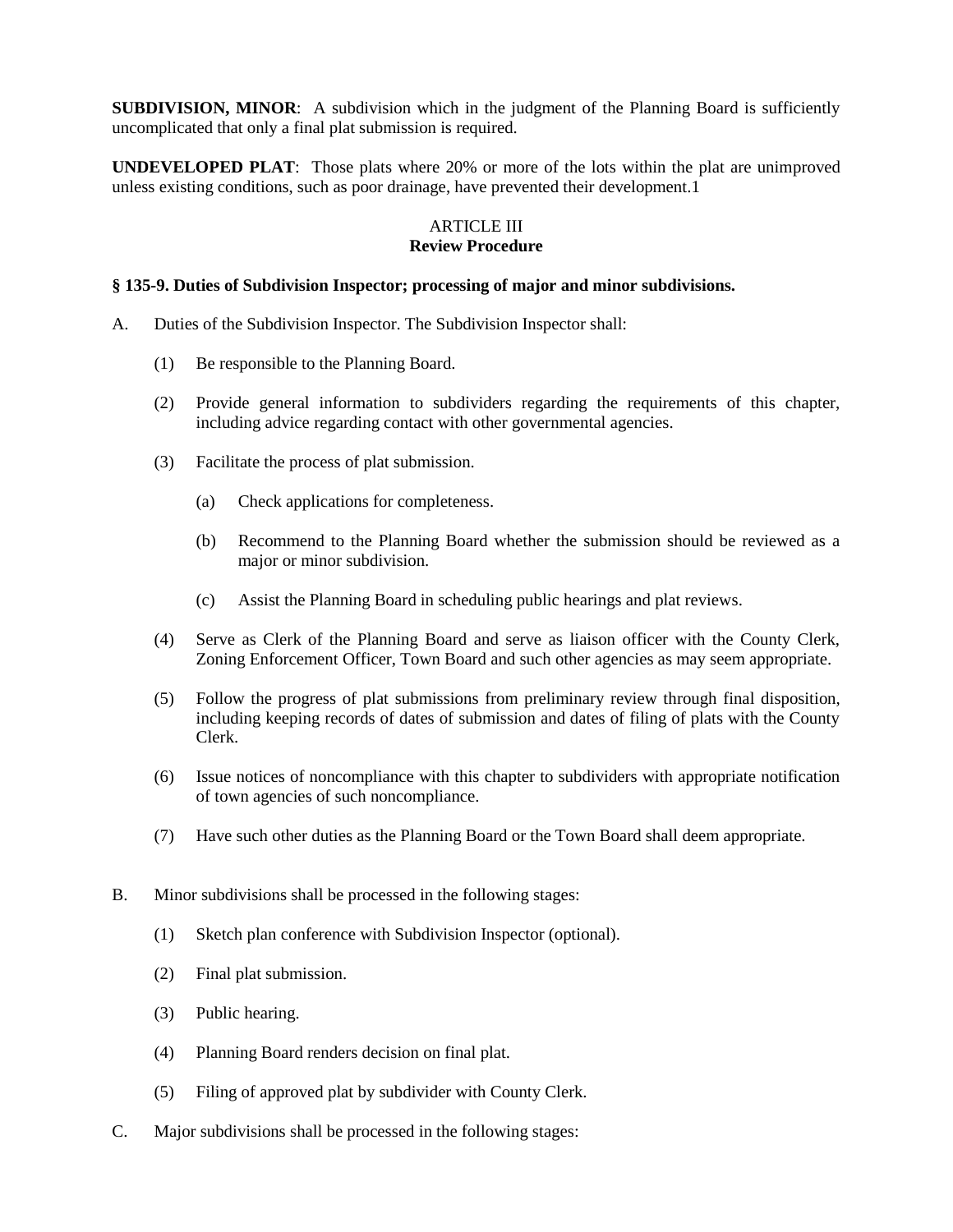- (1) Sketch plan conference with Subdivision Inspector (optional).
- (2) Preliminary plat submission.
- (3) Public hearing.
- (4) Planning Board renders decision on preliminary plat.
- (5) Final plat submission.
- (6) Public hearing (optional).
- (7) Planning Board renders decision on final plat.
- (8) Filing of approved plat by subdivider with County Clerk.

#### **§ 135-10. Preapplication procedure.**

Prior to the preparation of and the submission of a plat for approval, the subdivider should proceed to gather data concerning the existing conditions of the site and information regarding financing, planning and marketing feasibility. Early contact with the New York State Department of Health and Department of Environmental Conservation is advised. A preliminary layout, in sketch form, developed in conjunction with a licensed land surveyor may be submitted to the Planning Board for advice and assistance.

#### **§ 135-11. Sketch plan conference.**

The subdivider should request an appointment with the Subdivision Inspector for the purpose of reviewing the sketch plan to consider and review such sketch plan and the development schedule, as they relate to the general plan, design standards and improvement requirements. This meeting is intended to assist the subdivider in the planning and preparation of the preliminary or final plat to save him both time and money in preparing maps and plans. The plan will be classified as a minor or major subdivision by the Planning Board as defined by this chapter. This step does not require formal application, fee or filing with the Planning Board.

#### **§ 135-12. Preliminary plat.**

All major subdivisions shall be subject to the preliminary plat requirements, as specified herein. The subdivider shall file an application for approval of the preliminary plat on forms available from the Town Clerk accompanied by all documents specified in Article IV herein.

A. Review of subdivision. Following the review of the preliminary plat and supplementary material submitted for conformity to this chapter, and following negotiations with the subdivider on changes deemed advisable and the kind and extent of improvements to be made by him, the Planning Board shall hold a public hearing. This hearing shall be held within 45 days of the official submission date of the plat. The subdivider shall attend the hearing. Within 45 days from the public hearing, the Planning Board shall approve, approve with modifications or disapprove the preliminary plat and state its reasons for disapproval. The time in which the Planning Board must take action on such plat may be extended by mutual consent of the subdivider and the Planning Board.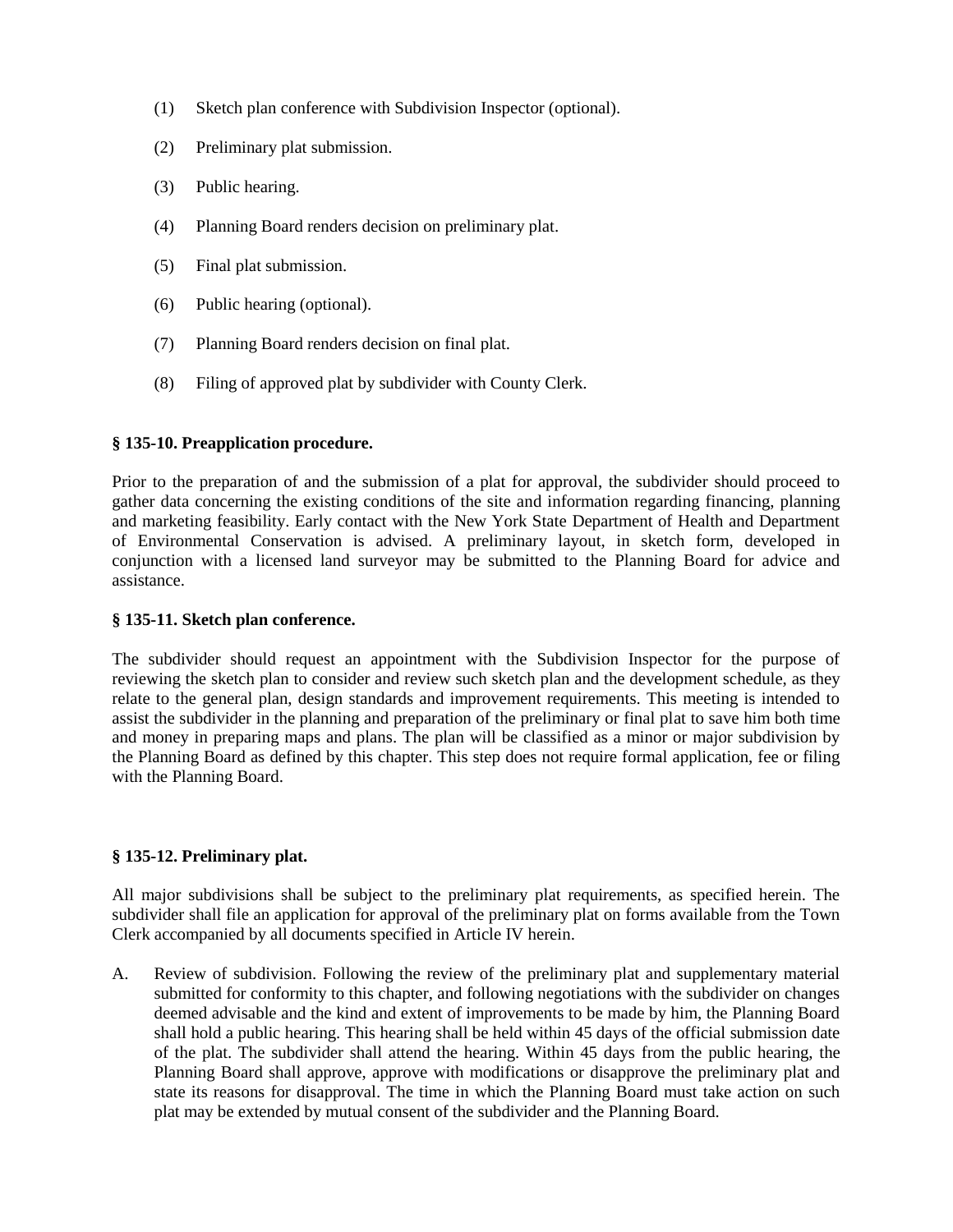- B. Notice of public hearing. The hearing shall be advertised at least once in a newspaper of general circulation in the town at least five days before the hearing. The Planning Board may provide that the hearing be further advertised in such manner as it deems most appropriate to gain full public consideration of the subdivision proposal.
- C. Notice of decision. Within five days of the Planning Board's decision, the action taken shall be noted on three copies of the preliminary plat and reference made to any modifications determined. One copy shall be returned by mail to the subdivider and the other two copies retained by the Planning Board.
- D. Effect of approval. Approval of a preliminary plat shall not constitute approval of the final plat. The preliminary plat shall be a guide to the preparation of the final plat. Before submission of the final plat or any portion thereof for formal review, the subdivider must comply with this chapter and all requirements set forth by the Planning Board in their review of the preliminary plat, and any other local, state or federal permitting requirements.

#### **§135-13. Final plat**.

- A. All subdivisions, as defined herein, shall require final plat approval by the Planning Board.
- B. The subdivider shall file an application for final plat review on forms available from the Town Clerk, and accompanied by documentation as specified in Article IV herein, to the Planning Board. Such application shall be submitted at least 10 days prior to the meeting at which it is to be considered by the Planning Board and without consent of the Planning Board, no later than six months after the date of the preliminary plat approval.
- C. Optional public hearing. A public hearing may be held by the Planning Board after a complete application is filed and prior to rendering a decision. This hearing shall be held within 45 days of the official submission date of the plat. The subdivider shall attend the hearing. The Planning Board shall approve, conditionally approve or disapprove the final plat within 45 days of the public hearing. The time in which the Planning Board must take action on such plat may be extended by mutual consent of the subdivider and the Planning Board.
- D. If disapproved, the grounds for disapproval shall be stated in the record of the Planning Board. Failure of the Planning Board to render a decision within the stated forty-five-day period shall be deemed final approval of the plat.
- E. Notice of public hearing. The hearing shall be advertised at least once in a newspaper of general circulation in the town at least five days before the hearing. The Planning Board may provide that the hearing be further advertised in such a manner as it deems most appropriate to gain full public consideration of the subdivision proposal.
- F. Waiver of public hearing. If the final plat is in substantial agreement with the preliminary plat, the Planning Board may waive the public hearing requirement. If no hearing is held, the Planning Board shall approve, conditionally approve or disapprove the plat within 45 days of the official submission date.
- G. Notice of decision. Within five days of the Planning Board's decision, the subdivider shall be notified by mail of the Board's final action. The subdivider shall record the final plat, or section thereof, in the office of the Clerk of Jefferson County, New York within 60 days after the date of approval; otherwise the plat shall be considered void and must again be submitted to the Planning Board for approval before recording in the office of the Clerk of Jefferson County, New York.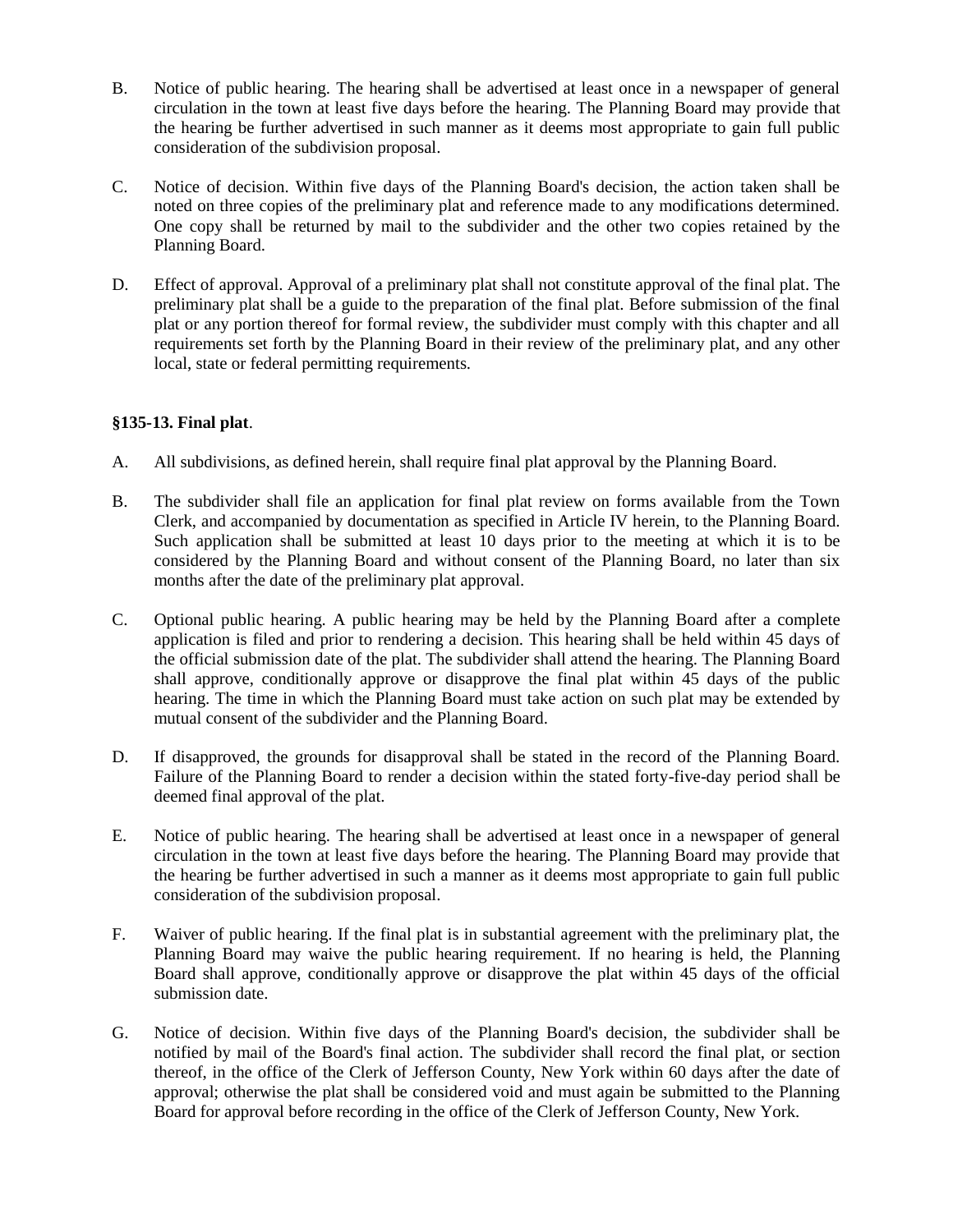- H. Conditional approval. Within five days of granting conditional approval, the plat shall be certified by the Clerk of the Planning Board as conditionally approved, filed in the office of the Planning Board and mailed to the subdivider along with a certified statement of the requirements of the conditional approval. Conditional approval of a final plat shall expire 180 days from the date it is granted. The Planning Board may, however, extend the expiration time, not to exceed two additional periods of 90 days each. Upon completion of the requirements of the conditional approval, a duly authorized officer of the Planning Board shall sign the plat thereby certifying it as competed.
- I. Filing of plats in sections. Prior to granting conditional or final approval of a plat in final form the Planning Board may permit the plat to be subdivided into two or more sections and may in its resolution granting conditional or final approval state that such requirements, as it deems necessary to ensure the orderly development of the plat, be completed before such sections may be signed by the duly authorized officer of the Planning Board. Conditional or final approval of the sections of a final plat, subject to any conditions imposed by the Board, shall be granted concurrently with conditional or final approval of the plat.
- J. In the event that the owner shall file only a section of such approved plat in the office of the County Clerk, the entire approved plat shall be filed within 30 days of the filing of such section with the Town Clerk in each town in which any portion of the land described in the plat is situated. Such section shall encompass at least 10% of the total number of lots contained in the approved plat, and the approval of the remaining sections of the approved plat shall expire unless said sections are filed before the expiration of the exemption period to which such plat is entitled under the provisions of § 265-a of the Town Law.

#### ARTICLE IV **Documents to be Submitted**

### **§ 135-14. Information required for all plat submissions.**

- A. Name and address of subdivider and professional advisers, including license numbers and seals.
- B. Map of property, drawn to scale, at a scale of one inch to 50 feet, one inch to 100 feet or one inch to 200 feet, showing:
	- (1) Subdivision name, scale, magnetic and approximate true North arrow and date.
	- (2) Subdivision boundaries. '
	- (3) Contiguous properties and names of owners.
	- (4) Existing and proposed roads, sidewalks, utilities, drainage systems and drainageways.
	- (5) Watercourses, marshes, wooded areas, public facilities and other significant physical features on or near the site.
	- (6) Proposed pattern of lots, including lot widths and depths, road layout, open space, drainage, water supply and sewage disposal facilities.
	- (7) Land contours at ten-foot intervals or other suitable indicators of slope.
	- (8) Proposed alterations of existing topography.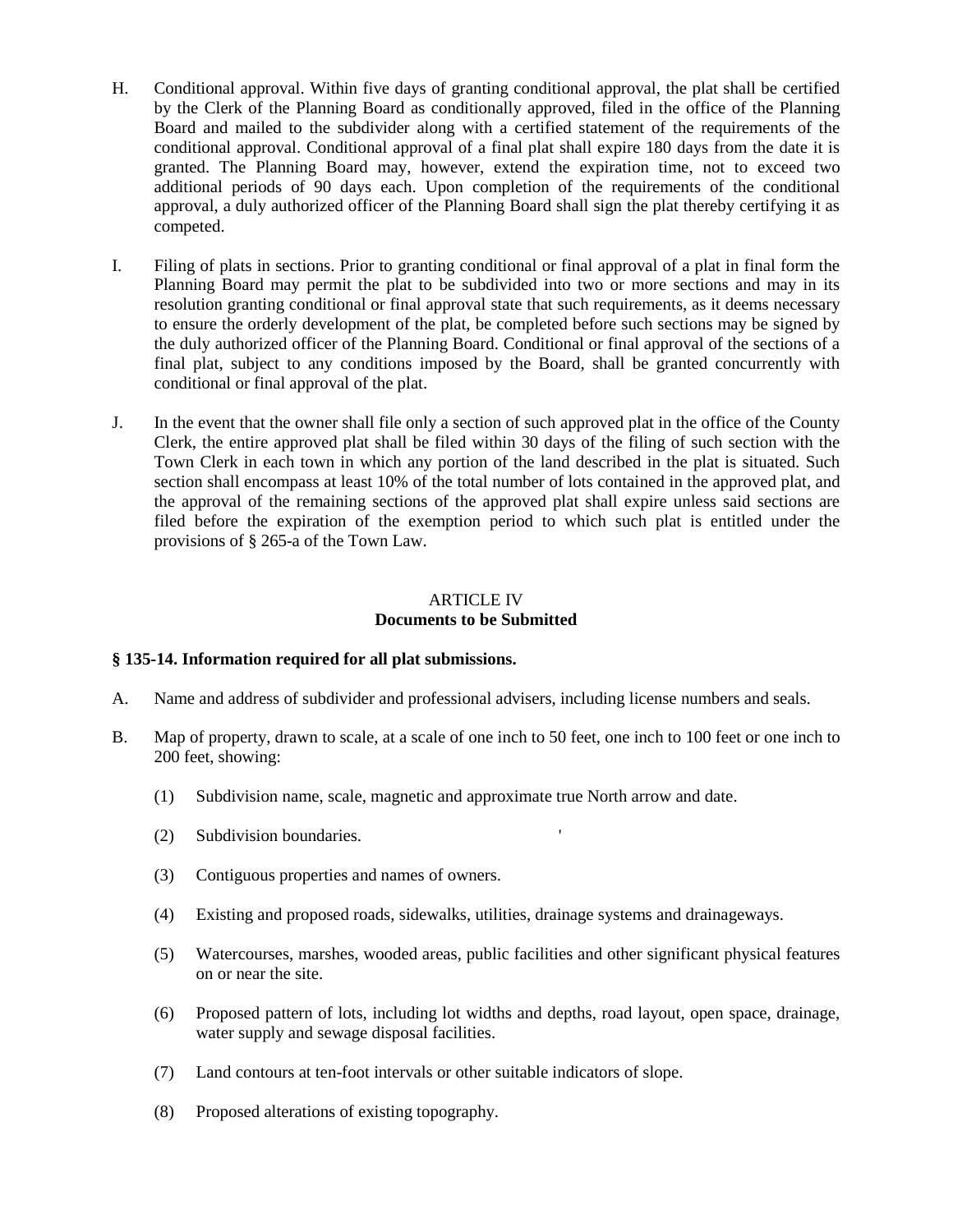- C. Copy of tax map(s).
- D. Design and location of a water supply and on-site sanitation facilities in accordance with Article V, §§ 135-22 and 135-23, herein.
- E. Total acreage of subdivision and number of lots proposed.
- F. Building types, approximate size and cost.
- G. The environmental assessment form as required by the State Environmental Quality Review Act (SEQR).
- H. All fees required pursuant to § 135-7 of this chapter. **[Added 2-5-1992 by L.L. No. 1-1992]**

#### **§ 135-15. Required information for minor subdivisions.**

The following shall be submitted with all applications for approval of a final plat for a minor subdivision:

- A. One copy of the plat to be submitted to the County Clerk, drawn with ink on appropriate material, plus two paper copies.
- B. Information specified under § 135-14, updated and accurate.
- C. Sufficient data acceptable to the Planning Board to readily determine the location, bearing and length of every road line, lot line and boundary line; such data shall be sufficient to allow for the reproduction of such lines on the ground.
- D. Design and location of all water supply and on-site sanitation facilities in accordance with Article V, §§ 135-22 and 135-23, herein.
- E. Copy of such covenants or deed restrictions as are intended to cover all or part of the tract.
- F. Additional information as deemed necessary by the Planning Board.
- G. Any required fees.

#### **§ 135-16. Preliminary plat for major subdivision.**

The following shall be submitted with all applications for approval of a preliminary plat for a major subdivision:

- A. Three copies of the plat map, drawn to scale. The map scale shall be one inch to 100 feet unless otherwise specified by the Planning Board.
- B. All information specified under § 135-14, updated and accurate.
- C. All parcels of land proposed to be dedicated to public use and the conditions of such use.
- D. Grading and landscaping plans.
- E. The width and location of any roads or public ways and the width, location, grades and road profiles of all roads or public ways proposed by the developer.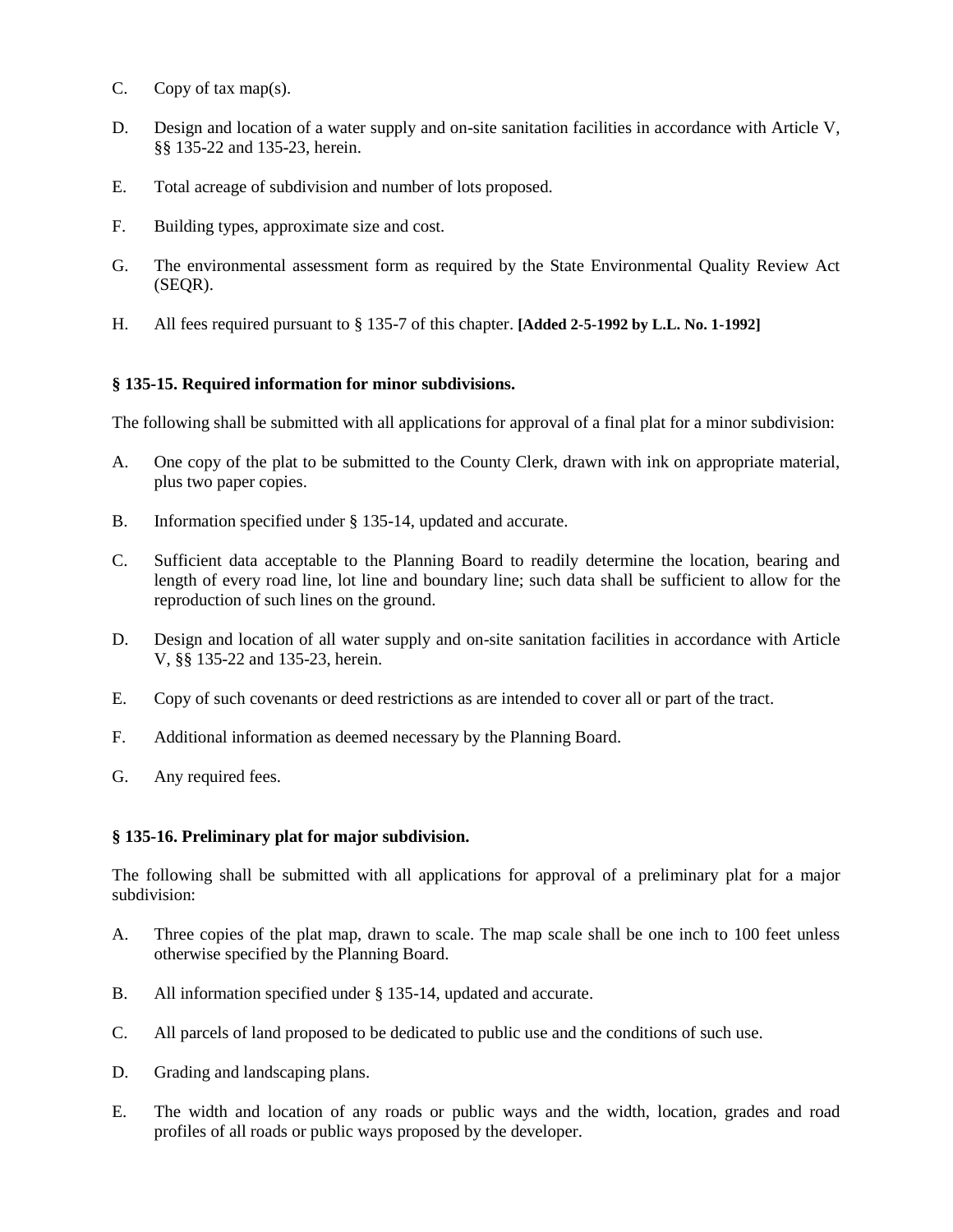- F. The approximate location and size of all proposed water lines, hydrants and sewer lines, showing connection to existing lines.
- G. Drainage plan, indicating profiles of lines or ditches and drainage easements on adjoining properties.
- H. Plans and cross section showing sidewalks, road lighting, roadside trees, curbs, water mains, sanitary sewers and storm drains, the character, width and depth of pavements and subbase, and the location of any underground cables.
- I. Preliminary designs for any bridges or culverts.
- J. The proposed lot lines with approximate dimensions and area of each lot.
- K. An actual field survey of the boundary lines of the tract, giving complete description by bearings and distance, made and certified by a licensed surveyor. The comers of the tract shall also be marked by monuments of such size and type as approved by the Planning Board, shown on the plat.
- L. A copy of all covenants or deed restrictions intended to cover all or part of the tract.
- M. Where the preliminary plat submitted covers only a part of the subdivided s entire holding, a sketch of the prospective future road and drainage system of the unsubdivided part shall be submitted for study to the Planning Board.
- N. Additional information as deemed necessary by the Planning Board.
- 0. Any required fees.

#### § 135-17 SUBDIVISION OF LAND § 135-17

#### **§ 135-17. Final plat for major subdivision.**

The following shall be submitted with all applications for approval of a final plat for a major subdivision:

- A. One copy of the plat to be submitted to the County Clerk, drawn with ink on suitable material, plus two copies. The map scale shall be one inch to 100 feet, unless otherwise specified by the Planning Board, showing or indicating:
	- (1) Proposed subdivision name and the name of the town and county in which the subdivision is located; the name and address of record owner and subdivider; name address, license number and seal of the surveyor and/or engineer.
	- (2) Road lines, pedestrianways, lots, easements and areas to be dedicated to public use.
	- (3) Sufficient data acceptable to the Planning Board to determine readily the location, bearing and length of every road line, lot line, boundary line; such data shall be sufficient to allow for the reproduction of such lines on the ground.
	- (4) The length and bearing of all straight lines, radii, length of curves and central angles of all curves; tangent bearings shall be given. The plat shall show the boundaries of the property, locations, graphic scale and magnetic and approximate true North.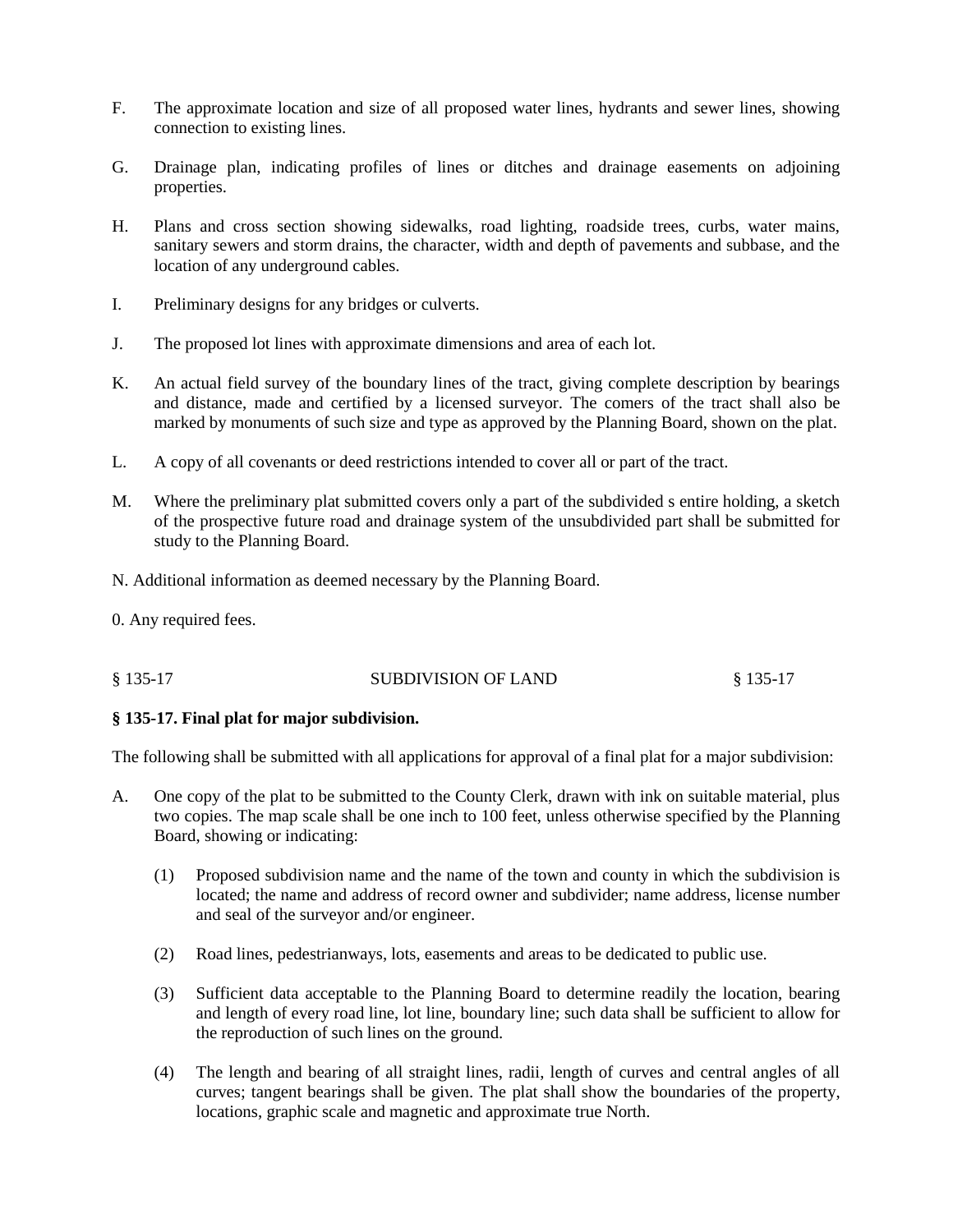- (5) All offers of cession and any covenants governing the maintenance of unceded open space shall bear the certificate of approval of the Town Attorney as to their legal sufficiency.
- (6) Permanent reference monuments shall be shown and constructed in accordance with Planning Board specifications.
- (7) Construction drawings, including plans, profiles and typical cross sections, as required, showing the proposed location, size and type of road, sidewalks, road lighting standards, roadside trees, curbs, water mains, sanitary sewer or septic systems, storm drains or ditches, pavements, and subbase and other facilities.
- (8) Evidence of legal ownership of property.
- (9) Deed restrictions, existing and proposed in form for recording.
- (10) All those items required by § 135-14, Subsections B(2) through (8).
- B. A certificate by the Subdivision Inspector certifying that the subdivider has complied withone of the following alternatives:
	- (1) All improvements have been installed in accord with requirements of this chapter and with the action of the Planning Board giving approval of the preliminary plat; or
	- (2) Installation guaranties have been provided for, as indicated in Article VI, in sufficient amount to assure such completion of all required improvements.

#### § 135-17 HENDERSON CODE § 135-19

- C. State Health Department and/or State Department of Environmental Conservation approval(s) of water supply systems and sewage disposal systems as shown or installed, and any permits as required by any federal, state or local law.
- D. Any other data, such as certificates, affidavits, endorsements or other agreements, as may be required by the Planning Board in enforcement of this chapter.

#### **§ 135-18. Waiver of submission requirements.**

When an application concerns a subdivision of an uncomplicated nature, such as a small subdivision along an existing road that requires no installation of public facilities, the Planning Board may waive certain submission requirements.

#### ARTICLE V **Design Standards and Required Improvements**

#### **§ 135-19. Road design standards.**

A. Conformity with general plan. The arrangement, width, location and extent of major roads and all minor roads should conform and be in harmony with the general plan and road construction standards of the town. All roads shall be installed at the expense of the subdivider and shall meet the requirements of the Planning Board based on existing and planned roads, topography, public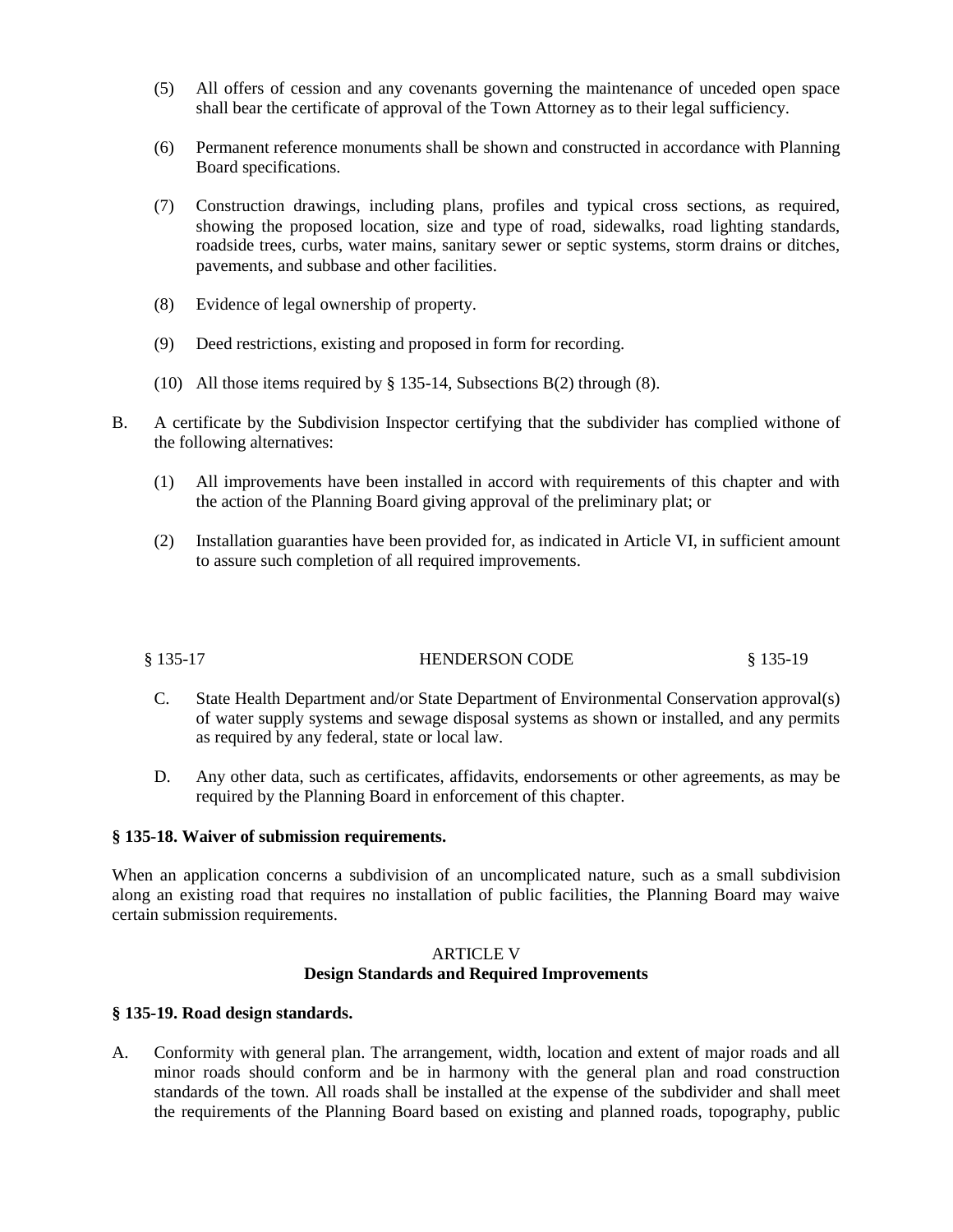safety, convenience and proposed uses of land. The Town Highway Superintendent shall be consulted by the Planning Board for an advisory opinion before the approval of any new road.

- B. Arrangement. Residential minor roads shall be designed to discourage through traffic, whose origin and destination is not within the subdivision. Road intersections shall be as near to right angles as possible and shall be separated from one another at a distance specified by the Planning Board and Town Highway Superintendent to promote safe traffic circulation.
- C. Location. When a proposed subdivision is adjacent to or contains a state highway, the Planning Board may seek information from the New York State Department of Transportation as to the status of said highway in reference to right-of-way and direction. The Planning Board may require a marginal road approximately parallel to and on each side of such a right-of-way at a distance suitable for an appropriate use of the intervening land as for park purposes in residential district, or for commercial or industrial purposes. Such distance shall also be determined with due regard for the requirements of approach grades and future grade separation. Railroad rights-of-way shall receive similar consideration.
- D. Dead-end roads. Each dead-end road shall be provided with a turnaround deemed sufficient by the Town Highway Superintendent and Planning Board for snow plowing. Dead-end roads designed to be so permanently shall not be permitted unless provided with a turnaround.
- E. Half roads. Dedication of a half road shall be prohibited.
- F. Access. In commercial and industrial districts, definite and assured provision shall be made for service access, such as off-road parking, loading and unloading consistent with and adequate for the uses proposed.

#### § 135-19 SUBDIVISION OF LAND § 135-21

- G. This chapter specifically prohibits the creation of landlocked lots as herein defined. This provision may not be waived by the Planning Board, which shall give particular attention to the review of undeveloped plats in this context.
- H. Names and numbers. Names of new roads shall not duplicate existing or platted roads. New roads which are extended or in alignment with existing roads shall bear the name of the existing roads. House numbers shall be assigned in accordance with the house- numbering system now in effect in the town.
- I. Road signs. The subdivider shall provide and erect road identification and traffic control signs of a type to be approved by the Town Board on all roads prior to acceptance of the constructed roads.
- J. Trees. If roadside trees are provided, they should be outside of the road right-of-way and planted in such a manner as not to impair visibility at any comer or comers.

#### **§ 135-20. Sidewalks.**

Sidewalks may be required and shall be installed as follows:

A. Sidewalks shall be installed at the expense of the subdivider, at such locations as the Planning Board may deem necessary.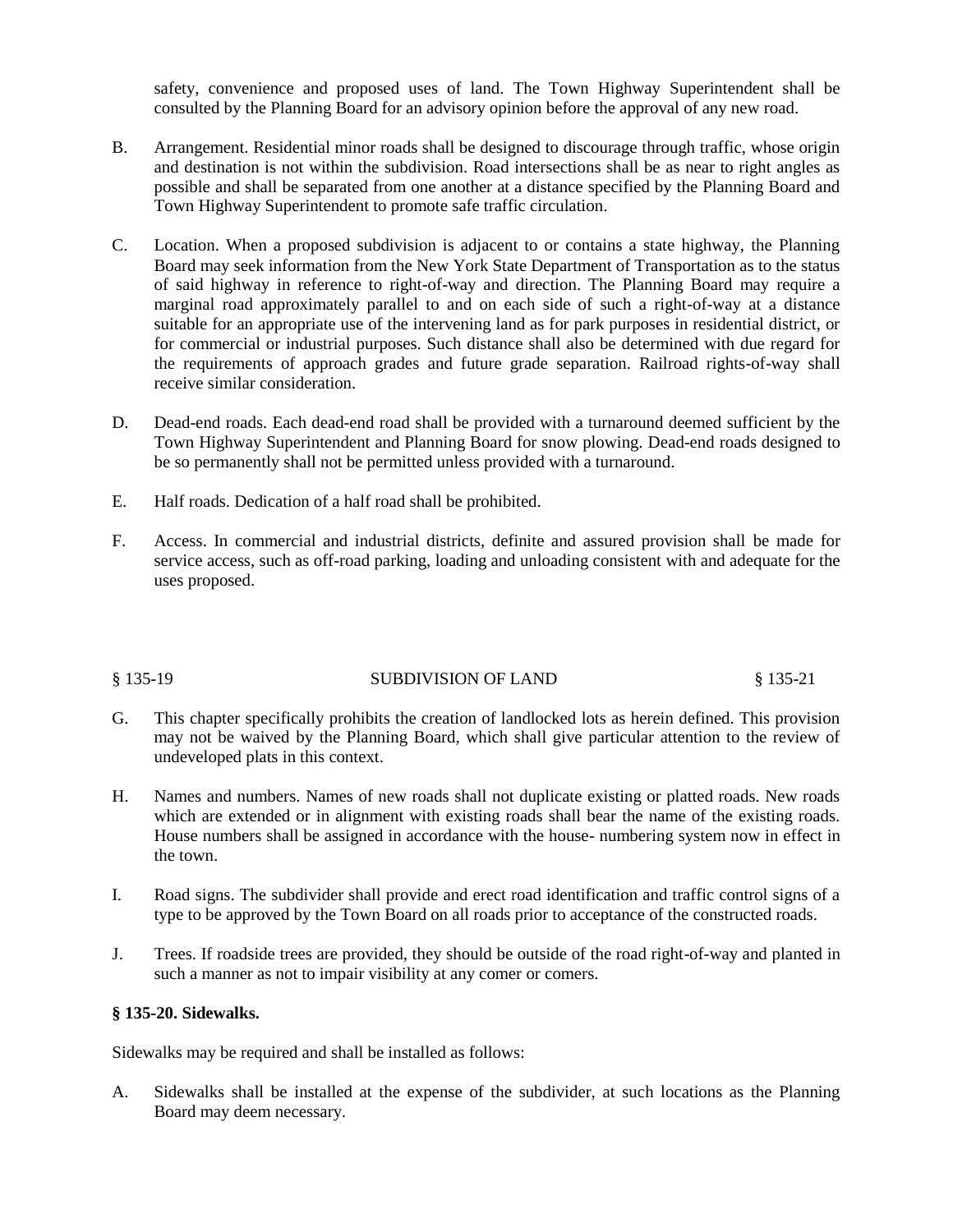- B. Sidewalks must be constructed to comply with the detail specifications of the Planning Board.
- C. Sidewalks shall be concrete (three-thousand-pound minimum strength) or other approved material and shall have a minimum width of four feet in residential areas, and five feet in commercial and industrial areas. They shall be four inches thick, except at driveway crossings where the sidewalk shall be six inches thick and reinforced.
- D. Sidewalk construction design shall include accommodations for the handicapped.

#### **§ 135-21. Utilities.**

Public utility improvements may be required and shall be installed as follows:

- A. Fire protection. Hydrants to be of size, type and location specified by the Insurance Services Organization. Systems shall be reviewed by the Town Fire District.
- B. Streetlighting. Poles, brackets and lights to be of size, type and location approved by the local power company.
- C. Electricity. Power lines shall be placed underground and shall be approved by the local power company.
- D. Utility services shall be located from six feet to eight feet from the front property line to the center line of the utility service, between the sidewalk and curb line.

#### § 135-22 HENDERSON CODE § 135-24

#### **§ 135-22. Water supply.**

Adequate water supply shall be available to the subdivision. All water supply systems shall meet the requirements of the New York State Sanitary Code, receive approval of the Planning Board and be installed at the expense of the subdivider.

- A. All individual wells shall be designed in accordance with Appendix 5-B of the State Sanitary Code, entitled "Rural Water Supply." Test well data shall be provided for at least 10% of the proposed lots, and for each test well a twelve-hour pump test shall be conducted. The results of such tests shall be submitted to the Planning Board.
- B. If, in the opinion of the Planning Board, it is feasible and desirable to require a public water supply system, such system shall receive approval of the New York State Department of Health.

#### **§ 135-23. Sewage disposal**.

Adequate sewage disposal systems shall be provided by the subdivider, and all systems shall meet the requirements of the New York State Sanitary Code and receive approval of the Planning Board.

A. Individual septic systems shall be installed in accordance with Appendix 75-A of the State Sanitary Code, entitled "Waste Treatment-Individual Household Systems." Perk tests and deep hole tests shall be performed for at least V3 of the total number of lots in the subdivision.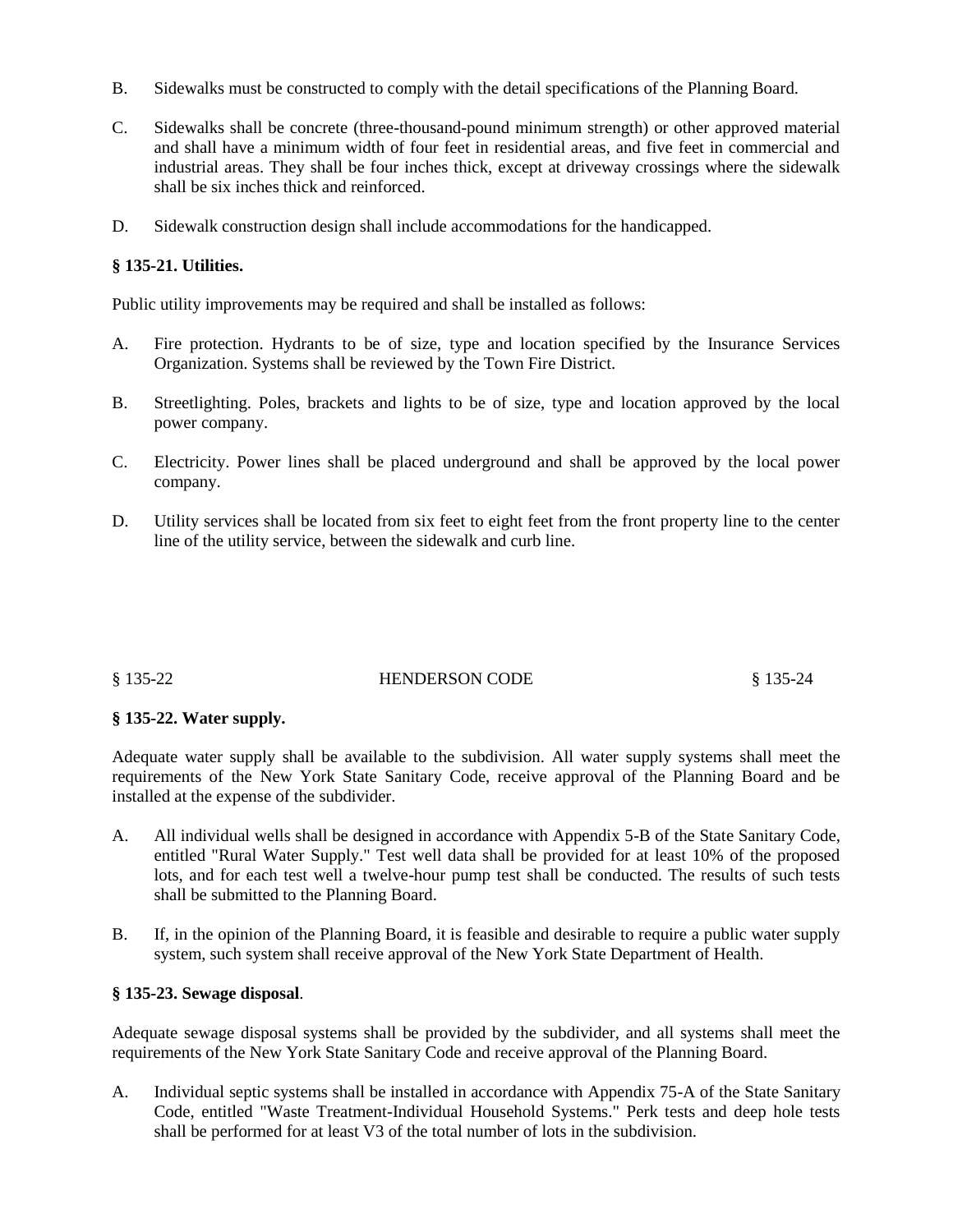B. If, in the opinion of the Planning Board, it is feasible and desirable to require a community sanitary sewage system, such system shall receive any necessary approvals from the New York State Departments of Heath and Environmental Conservation.

#### **§ 135-24. Lots**.

- A. Location. All lots shall abut by their full frontage on public roads and/or ensure suitable access.
- B. Dimensions. The lot size, width, depth, shape and area shall comply with Chapter 150, Zoning, of the Code of the Town ofHenderson.
- C. Double frontage lots. Frontings on two roads, other than corner lots, shall be discouraged.
- D. Pedestrian easements. In order to facilitate pedestrian access from roads to schools, parks, play areas or nearby roads, perpetual unobstructed easements at least 20 feet wide may be required by the Planning Board. In heavy traffic areas, sidewalks may be required in addition.
- E. Setback. The provisions of the Chapter 150, Zoning, shall apply regarding setback lines.
- F. Lot lines. Side lot lines shall be approximately at right angles to the road or radial to curved roads. Other arrangements of lot lines may be approved by the Planning Board if topography, development plans or other factors indicate such to be advantageous.
- G. Comer lots. Lots for residential use shall have extra width to permit appropriate building setbacks from and orientation to both roads.

### § 135-25 SUBDIVISION OF LAND § 135-28

#### **§ 135-25. Unique and natural features.**

Unique physical features, such as historic landmarks and sites, rock outcrops, hilltop lookouts, desirable natural contours and similar features shall be preserved where possible. Also streams, lakes, ponds and wetlands shall be left unaltered and protected by easements. All surfaces must e graded and estored within six months of completion of subdivision so that no unnatural ounds or depressions are eft. Original topsoil moved during construction shall be returned and stabilized by approved methods. Damage to existing trees should be avoided

#### **§ 135-26. Public open spaces and sites.**

Consideration shall be given to the allocation of areas suitably located for community purposes as indicated on the general plan and be made available by one of the following methods:

- A. Dedication to the town.
- B. Reservation of land for the use of property owners by deed or covenant.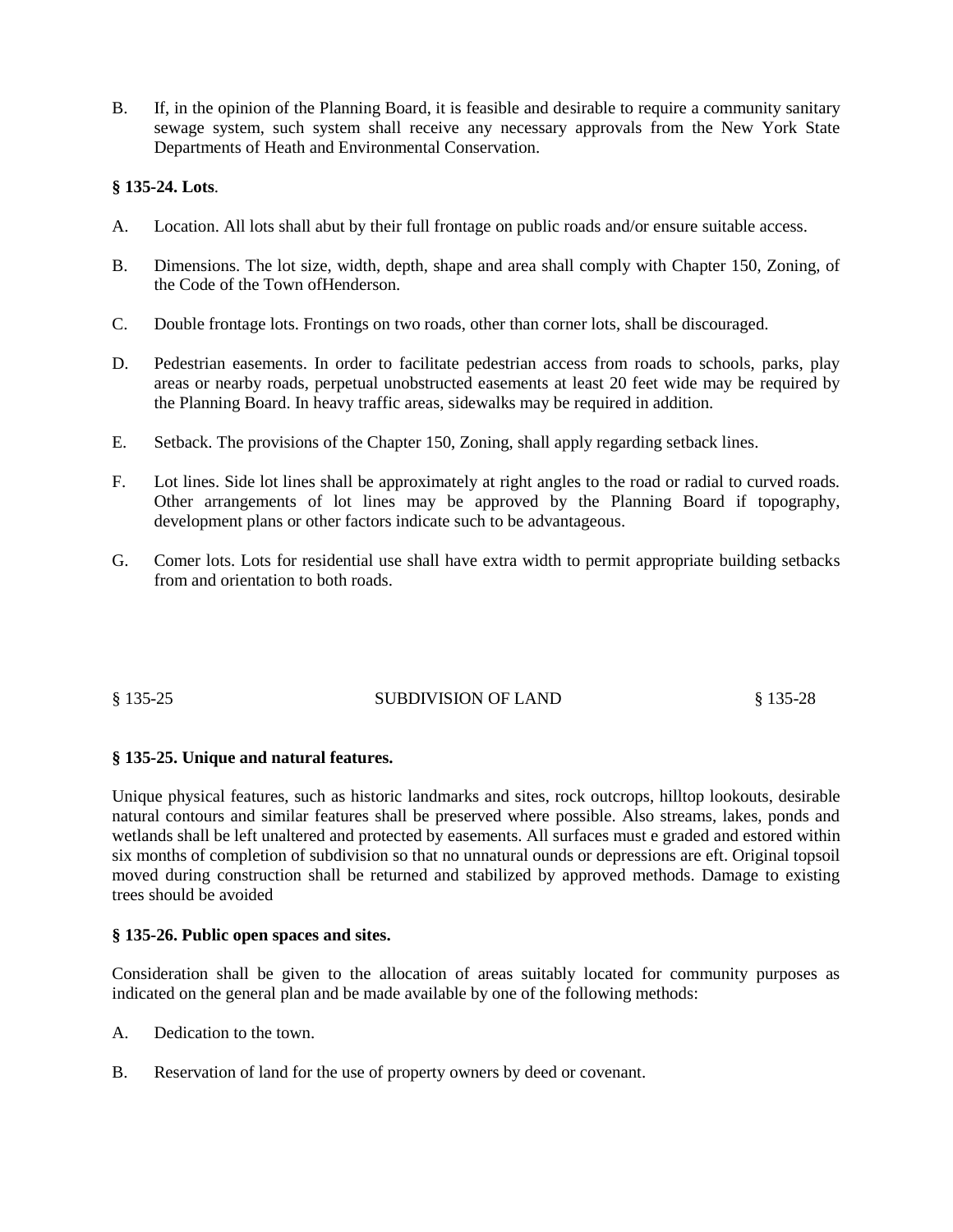- C. Reservation for acquisition by the town within a reasonable period of time. Said reservation shall be made in such manner as to provide for a release of the land to the subdivider in the event that the town does not proceed with the purchase.
- D. If the Planning Board determines that suitable park or parks of adequate size can not be properly located in the plat or are otherwise not practical, the Board may require as a condition to approval of the plat that a payment to the town of a sum to be determined by the Town Board, which sum shall constitute a trust fund to be used by the town exclusively for neighborhood park, playground or recreational purposes, including the acquisition of property.
- E. The Planning Board may require the reservation of such other areas or sites of a character, extent and location suitable to the needs of the town as water plants, sewage treatment plant and other community purposes not anticipated in the general plan.

#### **§ 135-27. Unsuitable land for subdivision.**

As a safety measure for the protection of the health and welfare of the people of the town, that portion of a proposed lot which is found to be unsuitable for subdivision due to harmful features (e.g., drainage problems) shall not be subdivided until adequate methods are formulated by the subdivider and approved by the Planning Board. Before final approval the subdivider shall, in lieu of the improvements, provide installation guaranties as indicated in Article VI.

#### ARTICLE VI **Installation of Improvements**

#### **§ 135-28. Installation guaranty.**

In order that the town has the assurance that the construction and installation of such improvements as storm sewers, water supply, sewage disposal, landscaping, road signs, sidewalks, parking, access facilities and road surfacing will be constructed, the Planning Board shall require that the applicant complete said improvements before final approval is granted or that the applicant shall enter into one of the following agreements with the town:

§ 135-28 HENDERSON CODE § 135-31

- A. Furnish bond executed by a surety company equal to the cost of construction of such improvements as shown on the plans and based on an estimate furnished by the applicant and approved by the Planning Board. Such bond shall require the approval of the Town Board and the Town Attorney as to form, sufficiency, manner of execution and surety.
- B. In lieu of the bond, the applicant may deposit cash, certified check, an irrevocable bank letter of credit, a certificate of deposit or other forms of financial security acceptable to the town. Acceptable substitutes, if furnished, shall be kept on deposit with the town for the duration of the bond period.

#### **§ 135-29. Maintenance guaranty.**

- A. In order that the town has the assurance that the improvements mentioned above function properly for a reasonable period, the applicant shall enter into an agreement with the town upon completion of the work required under the installation guaranty so that:
	- (1) Such work is guaranteed for a minimum of two years after it is completed and inspected.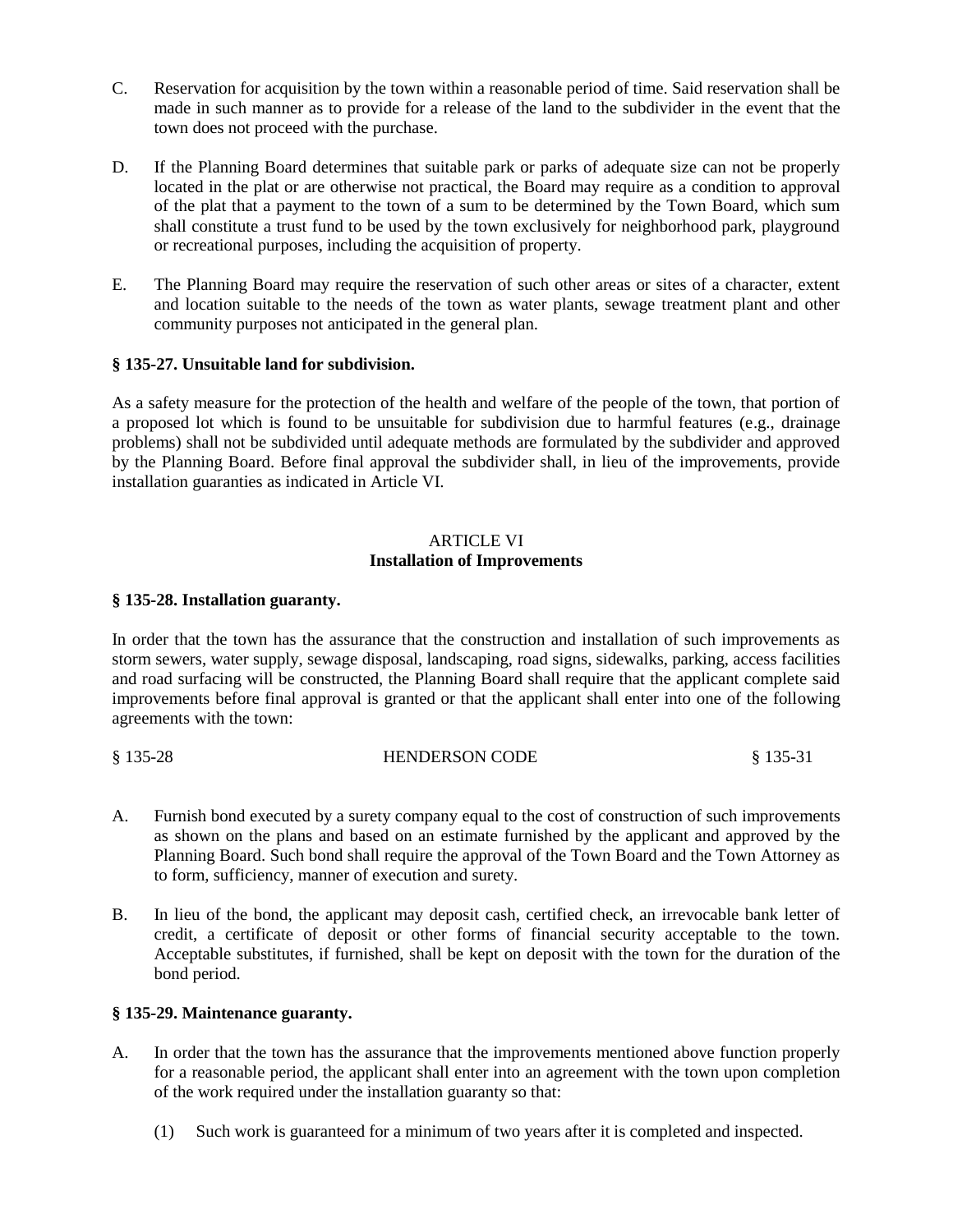- (2) Such work is guaranteed for a minimum of 10% of the total improvement costs or \$5,000, whichever is greater.
- B. The method of providing the maintenance guaranty shall meet the approval of Town Board and the Town Attorney.

#### **§ 135-30. Conditions.**

- A. Installation and maintenance guaranties to the town shall provide that the subdivider, his heirs, successors and assigns, their agent or servants will comply with all applicable terms, conditions, provisions and requirements of this chapter and will faithfully perform and complete the work of constructing and installing such facilities or improvements in accordance with such laws and regulations.
- B. Any such guaranties shall require the approval of the Town Board and the Town Attorney as to form, sufficiency, manner of execution and surety, and the same shall be made payable to the town.

#### **§ 135-31. Extension of time.**

The construction or installation of any improvements or facilities, other than roads, for which guaranty has been made by the subdivider in the form of a bond or certified check deposit, shall be completed within one year from the date of approval of the final plat. Road improvements shall be completed within two years from the date of approval of the final plat. The subdivider may request an extension of time, provided that he can show reasonable cause for inability to perform said improvements within the required time. The extension shall not exceed six months, at the end of which time the town may use as much of the bond or check deposit to construct the improvements as necessary. The same shall apply whenever construction of improvements is not performed in accordance with applicable standards and specifications.

### § 135-32 SUBDIVISION OF LAND § 135-37

#### **§ 135-32. Agreement; schedule of improvements.**

When installation guaranties are made pursuant to § 135-28, the town and subdivider shall enter into a written agreement itemizing the schedule of improvements in sequence. Each cost as listed may be repaid to the subdivider upon completion and approval after inspection of such improvement or installation.

#### **§ 135-33. Modification of requirements**.

Upon approval by the Town Board, the Planning Board after due notice and public hearing may modify its requirements for any or all improvements, and the face value of the installation guaranty shall thereupon be increased or reduced by an appropriate amount so that the new face value will cover the cost in full of the amended list of improvements required by the Planning Board, and any security deposited with the installation guaranty may be increased or reduced proportionately.

#### **§ 135-34. Inspections.**